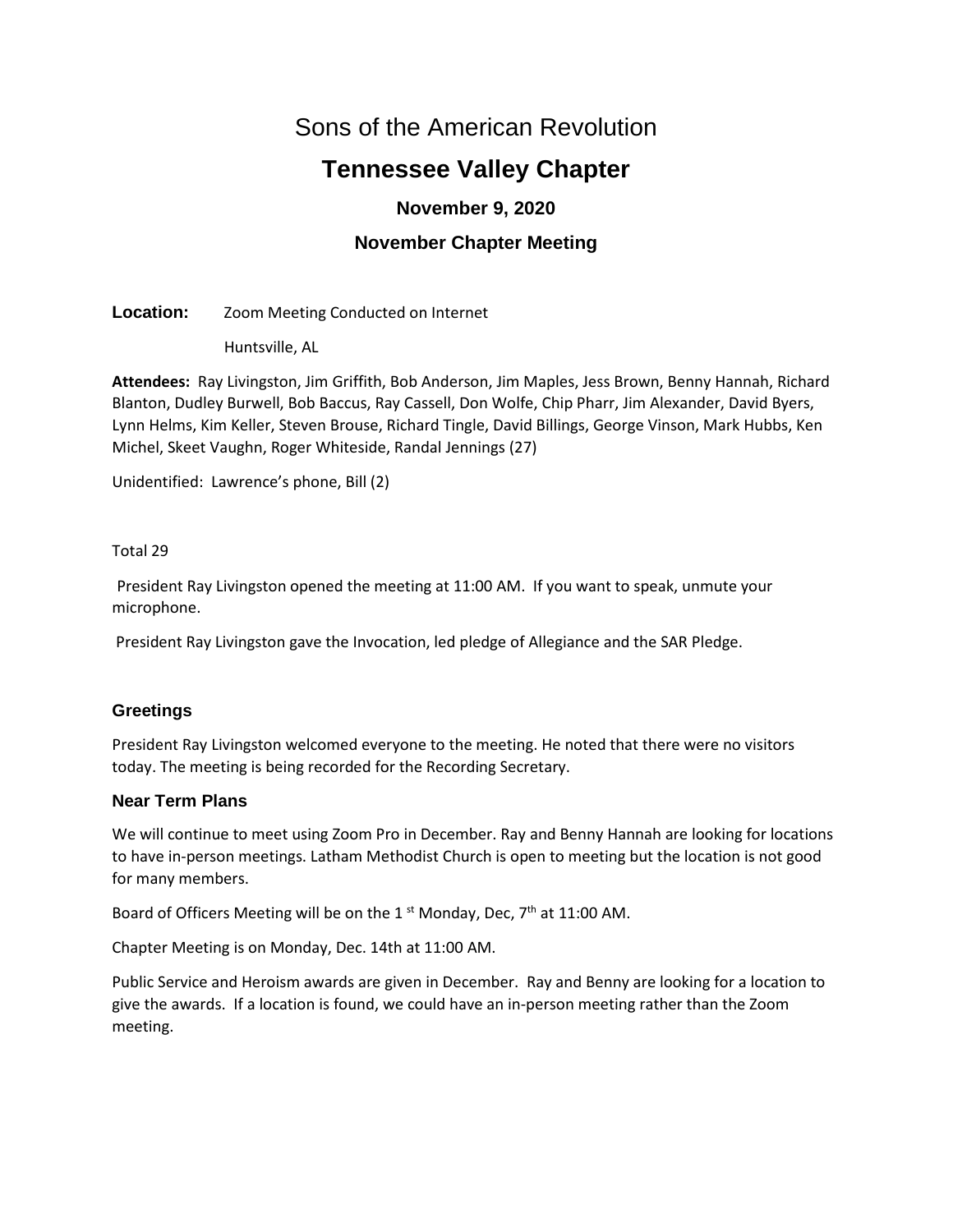# **PROGRAM**

Our speaker was Bob Anderson. Bob presented "Battle of Blackstock's Plantation".

#### **Old Business**

The minutes from our meeting on 11/9/2020 have been posted for two weeks. There were no comments or questions about the minutes. The minutes were approved as posted.

A donation has been made to the Huntsville library to honor deceased members. This item is closed.

#### **Inductions/Supplementals**

No new members were induced today.

President Ray Livingston announced that he plans to have new member inductions in December and January 2021. He and Benny hope to have an in-person meeting. If an in-person meeting is held in December or January, new members will be induced, Supplemental certificates, Public Service and Heroism awards will be presented. If meetings cannot be held or persons cannot attend these meetings, Certificates and Rosettes will be mailed to new members and members earning supplementals.

#### **Presidents Report**

This is the 16<sup>th</sup> official TVCSAR meeting which includes both BOO and Chapter meetings held using Zoom. President Ray Livingston is continuing to look for locations to have in person meetings. If the risk of COVID 19 continues to increase or if the Public Health rule prohibit in-person meetings, we will continue to have Zoom meetings.

Twickenham Town Chapter of DAR and SAR grave marking for Henry Harless at Bellview Cemetery on Oct.24<sup>th</sup> was successful.

President Ray made a presentation of the Bronze Metals, Certificates and Checks to John Hunt Society and Captain John Farrar Society Children of the American Revolution on Nov. 8<sup>th</sup>.

Ken Michel is handling DAR and CAR participation in our Grave Markings on Sat. Nov 14th at 11:00 AM at Chambless-Byrne Cemetery and at 1:00 PM at Mt. Paran Cemetery.

Remember to take the online NSSAR Youth Protection Training.

IMPORTANT: If your committee is planning to present Awards and/or Certificates, check your calendar and be sure you allow adequate time to get the items needed. Contact Randal Jennings for ordering procedures.

TVCSAR is creating videos about our Chapter. Videos are being created of Awards presentations, events and programs. Jess Brown, Dudley Burwell, Jim Griffith and Jim Maples are working videos. A TVCSAR YouTube Channel has been created by Jim Griffith. Please go to YouTube and look for TVCSAR to find the channel. When you find it, like the channel.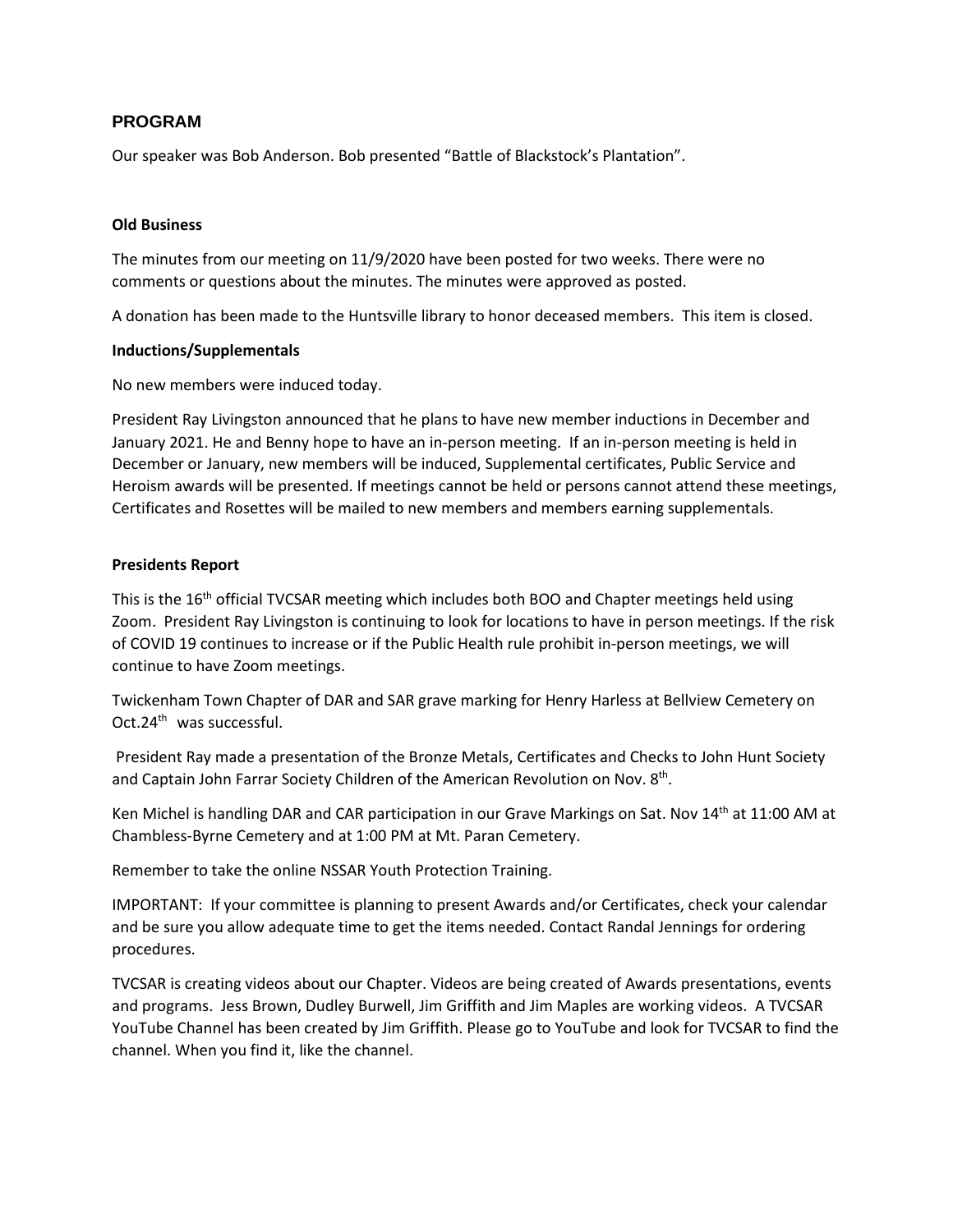Our deferred Installation and Awards were made on Oct. 17<sup>th</sup> at the Early Works Museum. ALSSAR Pres. David Jones formally installed the 2020-21 Officers. New members certificates and rosettes were presented. Member supplementals were also presented.

#### **Alabama Veterans Museum in Athens**

Jess Brown and Lynn Helms reported their plan and activities on this project. They plan to meet with the museum before Thanksgiving on this project.

#### **MISSION OF THE SONS OF THE AMERICAN REVOLUTION**

President Ray Livingston pointed out the importance of the mission of SAR. Remember that the object of the Society is to be patriotic, historical and educational.

Ray told us about telling people at the Athens Veterans Day Parade about the work of SAR to promote patriotic, historical and educational activities.

Jim Griffith told us that Jess Brown and Bob Anderson were on WHNT TV telling about the Athens Veterans Day Parade. This will be recorded and used in Americanism report.

#### **TVCSAR YOUTUBE CHANNEL**

The YOUTUBE Address is: [https://youtu.be/IUOsQyLhYCw](about:blank)

Please sign on and subscribe.

#### **Officer Reports**

**Vice President** -Benny Hannah

Sent out email describing how to use the PRS to find patriot graves. The information was created by a North Carolina Chapter. Benny gives it high marks!

#### **Corresponding Secretary** – Jim Maples

The ALSSAR Newsletter has been posted. We need to send more information to the State. We only had one small listing this time.

#### **Recording Secretary** – Dudley Burwell

No report.

**Treasurer** – Randal Jennings

We have \$8,235.35 in the checking account and \$9354 in the money market.

Checks were written to cover expenses for various activities in October. Hardware for new flags was ordered. New Veteran banner was received and used in the Athens Veteran's day Parade.

Dues for 2021 cards will be sent out this week. Please send a check after you receive the mailing.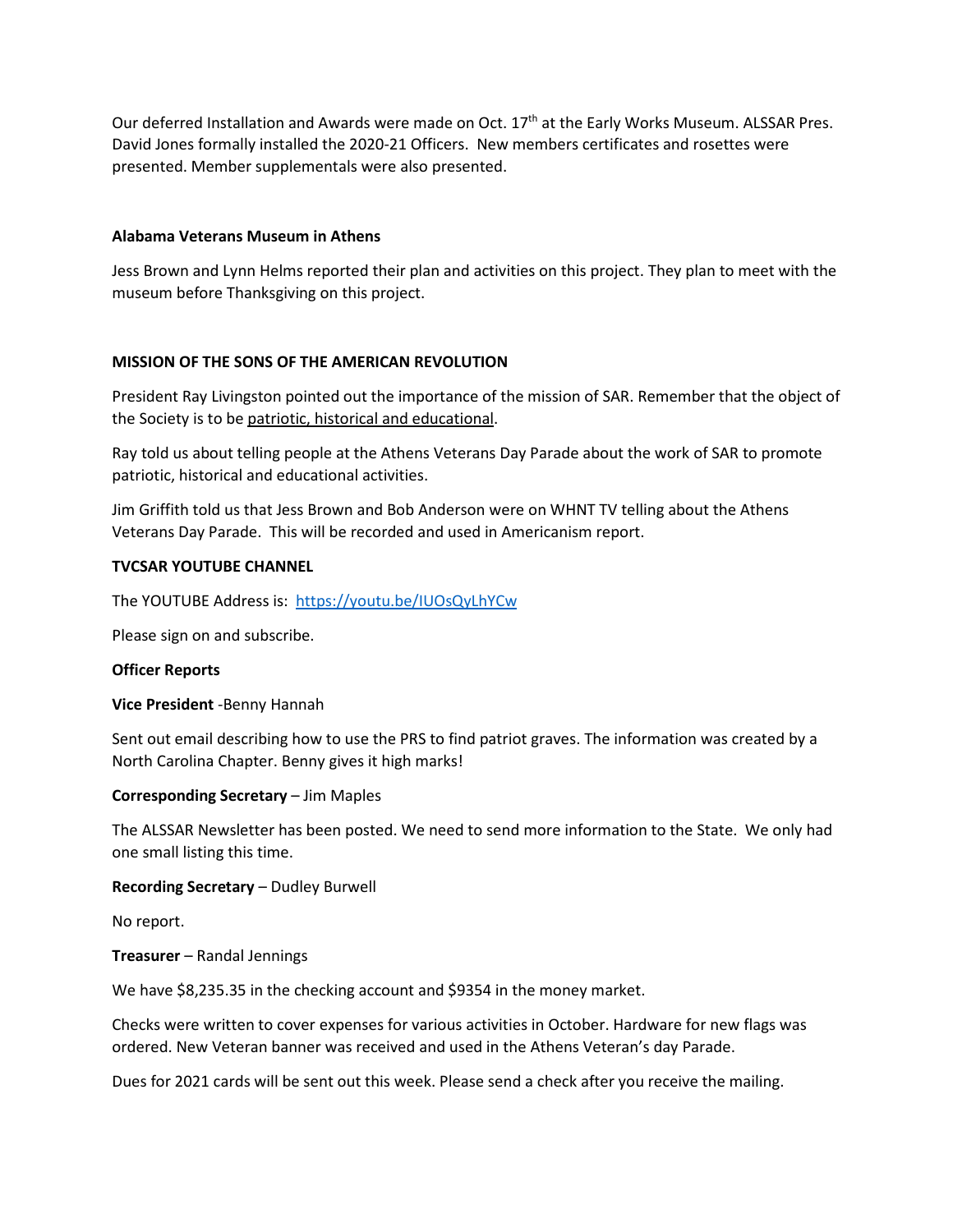Color Guard Report. Four members Color Guard participated in the Athens Parade. Four will in the two grave markings this week-end. Seven people rode in the Float at the Parade. Four were in the National Defense luncheon for the Hunts Springs Chapter of DAR. There is a wreath laying coming up on December 6<sup>th</sup>. Also, there is an event in Decatur on Dec. 19<sup>th</sup>.

## **Registrar**- Ray Cassell

Reported that he has 28 open applications, 4 have been mailed to ALSSAR, 8 are being reviewed at NSSAR and 1 has been approved. We inducted 3/5 at our last meeting. Six (6) SAR Supplemental Applications have been mailed to ALSSAR, four (4) are in review at NSSAR. Six Supplemental Applications have been approved. National is approving new member applications in about five (5) weeks which is very good compared to last year.

Patriot Research System. TVCSAR has 100% of the members linked to Patriots, 100% of the Patriot lineage entered out of 675 applications. This is better that the National SAR at 95.4%, 54% and 121,105 with 1,783 missing. The ALSSAR numbers are 73.2%, 29.5% and 4244 with 25 missing. TVCSAR is now working on Cullman. After that their effort will be on the rest of Alabama.

Please send in Biographical Sketches for your Patriot or Patriots.

**Historian Report –** Jim Alexander

No Report.

**Chancellor Report –** Richard Tingle

No Report.

**Genealogist Report –** Bill Sommers

No Report.

**Chaplain Report –** James Henderson

No Report, not present.

#### **Committee Reports**

**Youth**

**ROTC/JROTC -** Ray Livingston

The Outstanding Cadet Award – Nomination packets for the award have been sent. Usually they are returned in mid-December.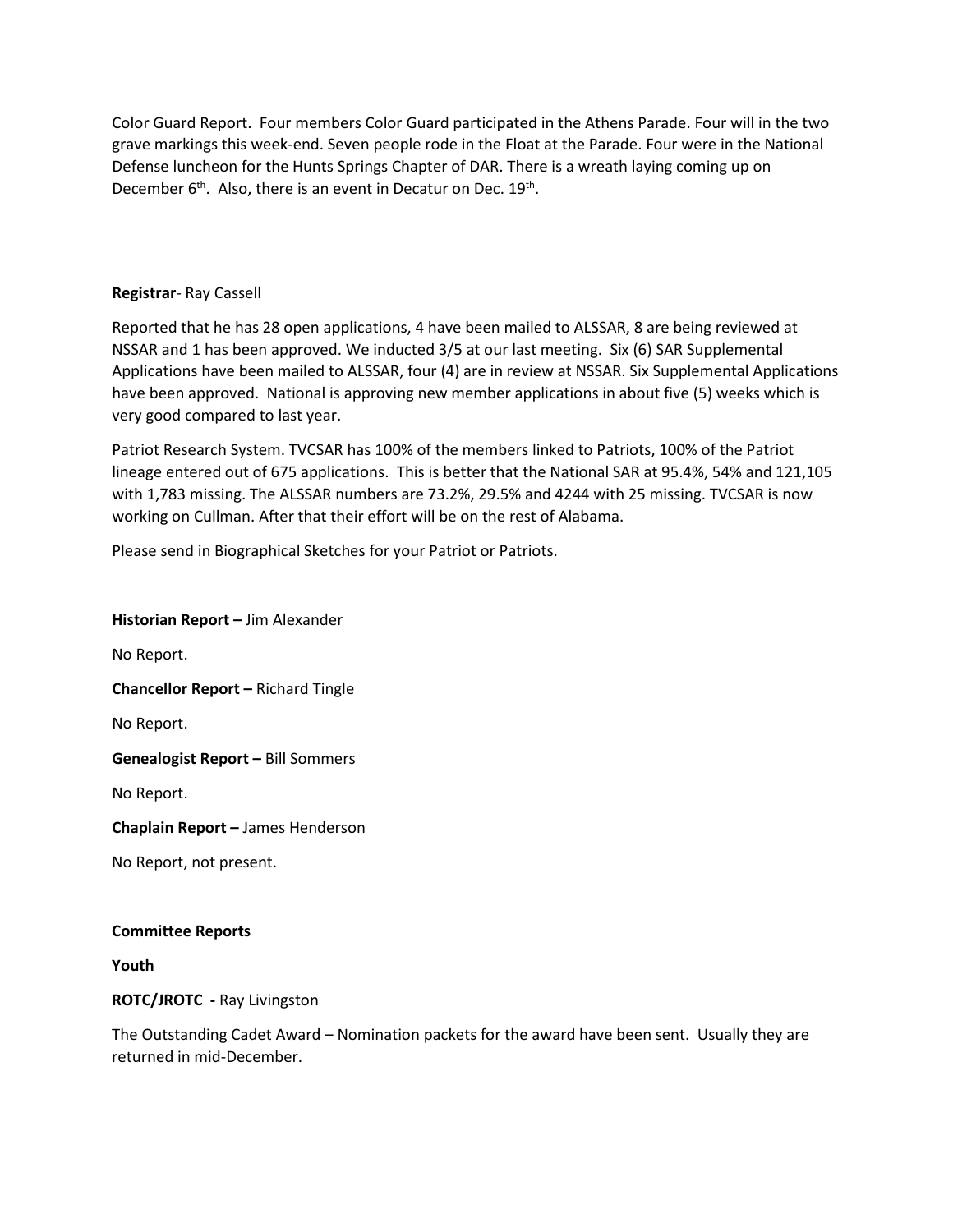## **Orations, Brochure, History Teacher -** Bob Anderson

He has several people interested in Orations. The Brochure contest will be starting soon. He has been in contact with the School but does not know who he will be working with. He does not expect a nomination for best History Teacher; no one has been nominated for years. As with other awards he will begin to hear from teachers in December and January.

## **Knight Essay –** Bob Baccus

No response yet. Asked Bob Anderson for help. Bob Anderson thinks there may be students applying from Hartselle but not sure.

# **Elementary School Poster Contest –** Richard Lewis

Not present. Bob Anderson has sent information to Schools he usually gets applications from but no response yet. He expects to get application but not sure.

# **Eagle Scout**- Otha Vaughn

Not present

# **Public Relations -** Jess Brown and Jim Griffin

- Reported that we will have some of his pictures in the Athens News Courier in the paper edition on Tuesday and the electronic edition on Wednesday. He has 46 pictures of veteran's graves from Revolutionary War (1781) to Afghanistan (2018 approx.) that he is going to make available to the Veterans museum. Jess has developed a format for displaying these pictures. There will be six "TVCSAR Moments in History" on WLRH.
- Bob Baccus will be playing at Redstone Village at 9:30 on Veterans Day.
- Jess said the Pictures will be posted on the Facebook page for Athens City Government.
- Patriot Henry Harless, Sr., Bellview Cemetery, Descendants are Virginia Harless Cook and Fred Olive. The Marking was conducted on Oct. 24<sup>th</sup>. Present were TVCSAR President Ray Livingston, the TVCSAR Color Guard, Chaplain James Henderson and Bugler Bob Baccus.
- SAR Patriot Grave Markings: Two in Madison County on Nov. 14<sup>th</sup>
	- o Patriot Richard Johnson, Chambless-Byrne, Descendant is Karen Gilliam Andress
	- o Patriot Jacob Caulk, Mt. Paran Cemetery, Descendant is Kathryn Vernor
- Jess Brown is trying to get WHNT to cover the Chambless-Byrne Marking but is not sure a reporter will be available on Saturday at the remote location.

Ken Michel is working with CAR and DAR Chapters to attend these events.

- Please consider picking up Christmas Cards from Ray and wishing a Tut Fann State Veterans Home Resident Merry Christmas. Thank the veteran for his service. Jim Maples has Christmas cards. Please ad a comment and thank them for their service. Usually the cards are delivered after the December meeting. A time will be selected to delivered the cards. Jim Maples will provide that information.
- The 2021 Nominations Committee has been appointed. Consider being an officer next year if you are called.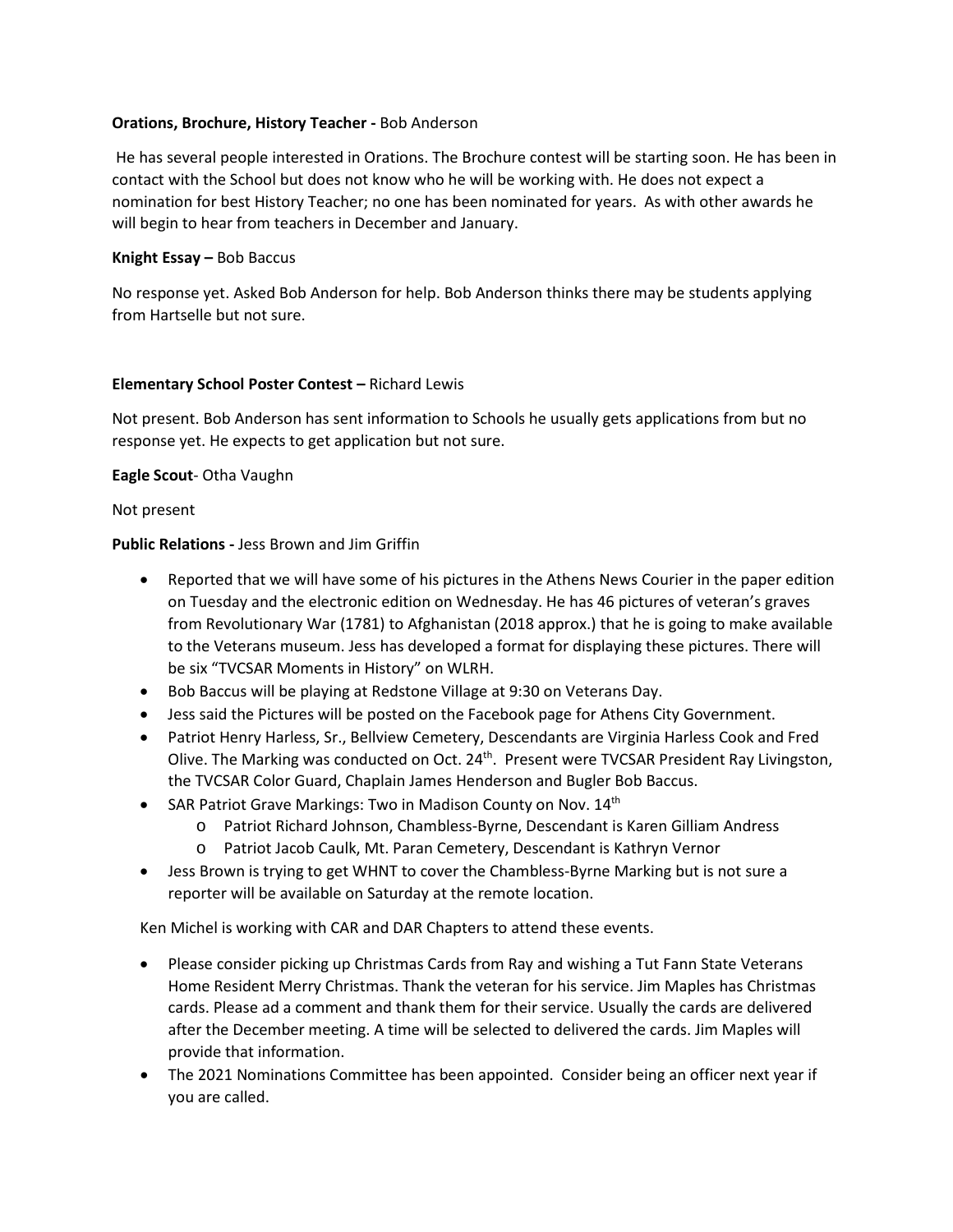- Need text and photos for December Chapter Newsletter.
- Future meetings will remain Zoom Pro until COVID 19 cases are reduced. Ray and Benny are looking for new physical locations for face to face meetings when COVID 19 decreases.

## **Closing Comments**

Thank you, Bob Anderson, for your program on "Battle of Blackstock's Plantation". Our next Chapter BOO meeting will be Monday, Dec. 7<sup>th</sup> and the regular Chapter meeting will be on Monday, Dec. 14<sup>th</sup>. Don't forget the Mission. Our Heritage and our History are important. Thank everyone for the work being done.

# **Grave Markings**

The headstone for Patriot Richard Johnson buried in the Chambless-Byrne Cemetery has been received and is in place. The descendant is Karen Gilliam Andress. At Mt. Paran Cemetery the headstone for Patriot Jacob Caulk is in place with SAR marker. The marking date for both is Saturday, Nov. 14<sup>th</sup>. These are SAR Chapter and Color Guard Events.

# **NSSAR REPORT –** David Billings

David requested a meeting to discuss the member retention materials he handed out at the previous meeting. Ray will hold the Zoom meeting structure open after the regular meeting closes. He requested the following people: Ray Livingston, Jim Maples, Jim Griffith, Richard Tingle, Benny Hannah and Ray Cassell attend.

## **Action Points**

- 1. Ray Livingston and Benny Hannah to continue to look for location for Face-to-Face meetings.
- 2. Plan to attend two TVCSAR grave markings on Nov. 14th Chambless-Byrne at 11:00 AM near Maysville Mt. Paran Cemetery 1:00 PM near New Market
- 3. Visit our new YOUTUBE channel. See address above.
- 4. Pickup Christmas Cards for Tutt Fann Veterans. Ad thanks for service and sign.

## **BENEDICTION**

Bob Baccus gave the benediction.